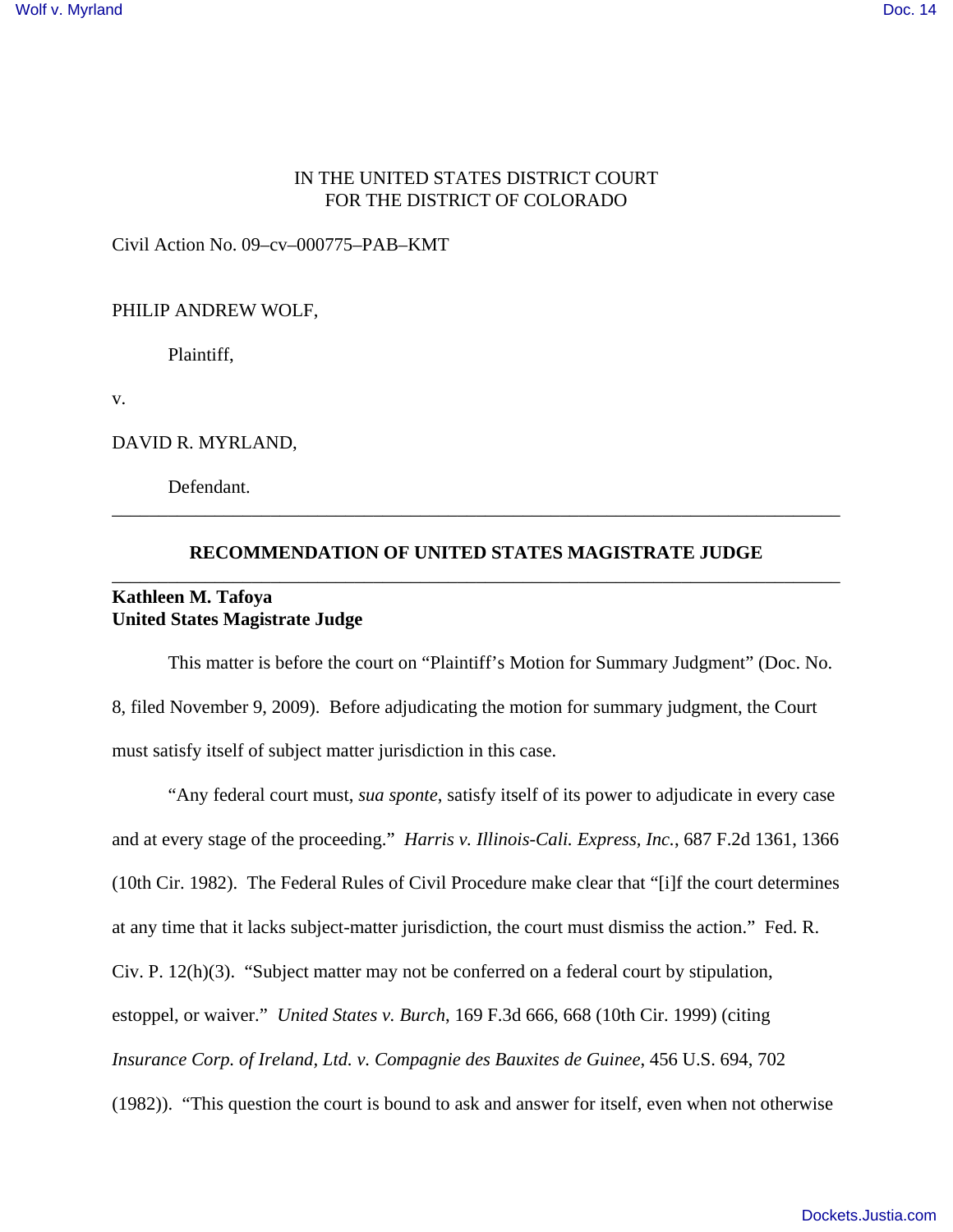suggested." *Pennaco Energy, Inc. v. U.S. Dep't of the Interior*, 377 F.3d 1147, 1155 n.4 (10th Cir. 2004) (citing *Mansfield, C. & L. M. Ry. Co. v. Swan*, 111 U.S. 379, 382 (1884)).

"Federal courts are courts of limited jurisdiction; they must have a statutory basis for their jurisdiction." *Morris v. City of Hobart*, 39 F.3d 1105, 1111 (10th Cir. 1994). There are two statutory bases for federal subject-matter jurisdiction: diversity jurisdiction under 28 U.S.C. § 1332 and federal-question jurisdiction under 28 U.S.C. § 1331. First, under 28 U.S.C. § 1332, federal district courts have original jurisdiction of civil actions where complete diversity of citizenship and an amount in excess of \$75,000 in controversy exist. Second, under 28 U.S.C. § 1331, federal district courts "have original jurisdiction of all civil actions arising under the Constitution, laws or treaties of the United States," or federal question jurisdiction.

## *I. Diversity Jurisdiction*

In cases initiated in federal court, a court examines the complaint and determines whether it contains factual allegations sufficient to establish the required amount in controversy. *See Adams v. Reliance Standard Life Ins. Co.*, 225 F.3d 1179, 1183 (10th Cir. 2000). In such a case, the amount claimed by the plaintiff is presumed to be sufficient to support diversity jurisdiction. *See Martin v. Franklin Capital Corp.*, 251 F.3d 1284, 1289 (10th Cir. 2001). The "amount in controversy" is measured by the value of the object of the litigation. *See Lovell*, 466 F.3d at 897 (quoting *Hunt v. Washington State Apple Advertising Com'n*, 432 U.S. 333, 347 (1977)). Under the "either viewpoint rule" followed in the Tenth Circuit, such "value" can be either what the plaintiff seeks to recover monetarily, or what the cost would be to the defendant if the plaintiff in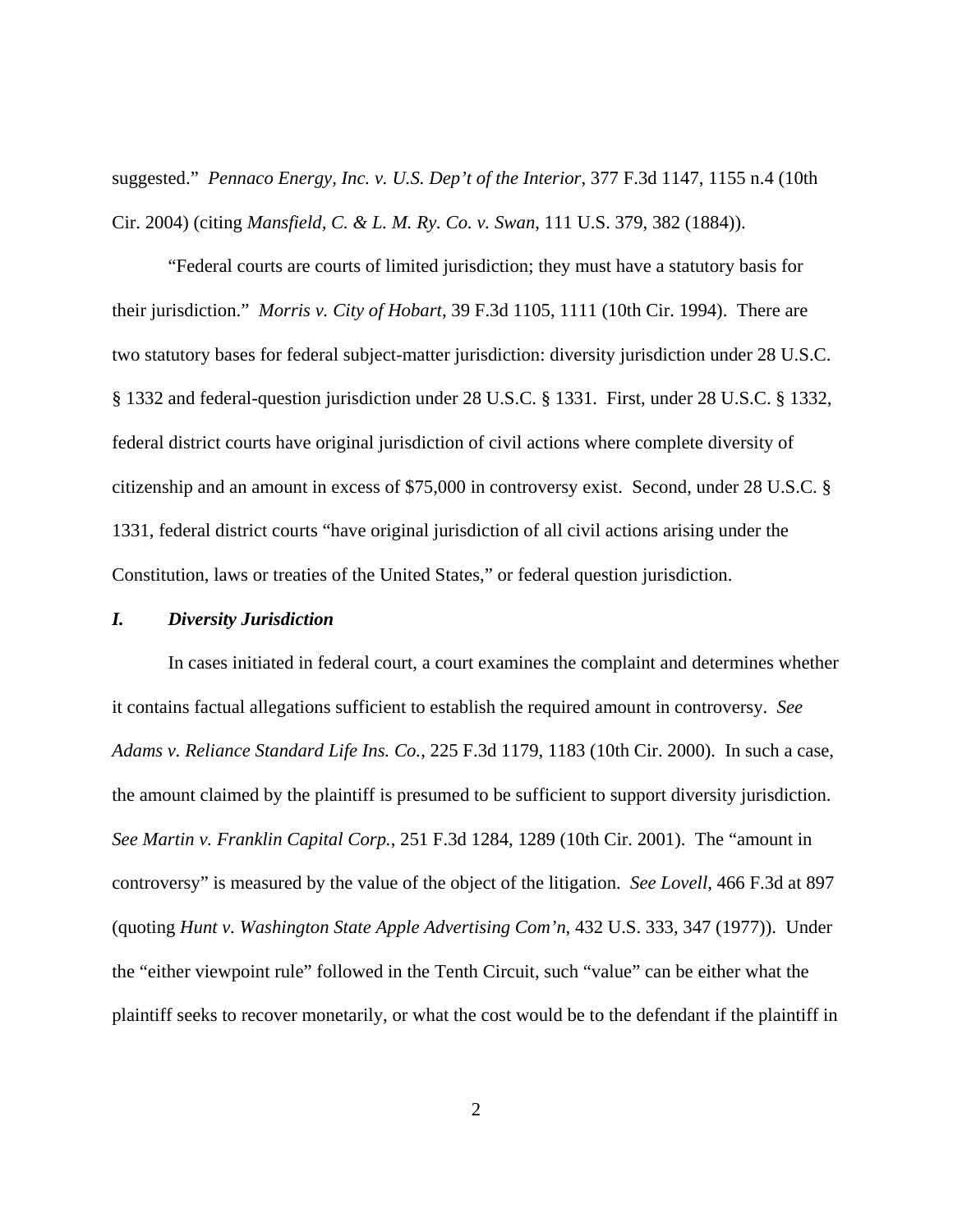fact recovers on a request for declaratory or injunctive relief. *Id.*; *see also Ronzio v. Denver & R.G. W.R. Co.*, 116 F.2d 604, 606-07 (10th Cir. 1940).

In his Complaint, Plaintiff states he is "seeking specific remedy in the nature of declaratory relief regarding promissory notes, one of which is in Defendant's possession . . . ." (First Am. Compl. [Doc. No. 4], ¶ 1.1.) Plaintiff has attached the Promissory Note at issue to his Motion for Summary Judgment. (Mot. Summ. J. [Doc. No. 8] at 6.) The amount payable under the terms of the Promissory Note is \$1,000.00. (*Id.*) As such, Plaintiff does not meet the amount in controversy requirement set forth by 28 U.S.C. § 1332, and, therefore, this court does not have diversity jurisdiction.

### *II. Federal-question Jurisdiction*

Plaintiff asserts jurisdiction under 28 U.S.C. §§ 2201 and 2202, as well as the Fifth Amendment. (Doc. No. 4,  $\P$  1.1.) It is settled that 28 U.S.C. § 2201 does not itself confer jurisdiction on a federal court where none otherwise exists. That statute was adopted by Congress to enlarge the range of remedies available in federal court, and does not extend subject matter jurisdiction to cases in which the court has no independent basis for jurisdiction. *Skelly Oil Co. v. Phillips Co.*, 339 U.S. 667, 671-72 (1950); *Monks v. Hetherington*, 573 F.2d 1164, 1167 (10th Cir. 1978); *Chandler v. O'Bryan*, 445 F.2d 1045, 1054 (10th Cir. 1971). Similarly, 28 U.S.C. § 2202 permits courts to order declaratory relief, but does not independently confer jurisdiction on federal courts. *See Prier v. Steed*, 456 F.3d 1209, 1212 (10th Cir. 2006) (Section 2202 enlarges range of available remedies but does not constitute independent basis of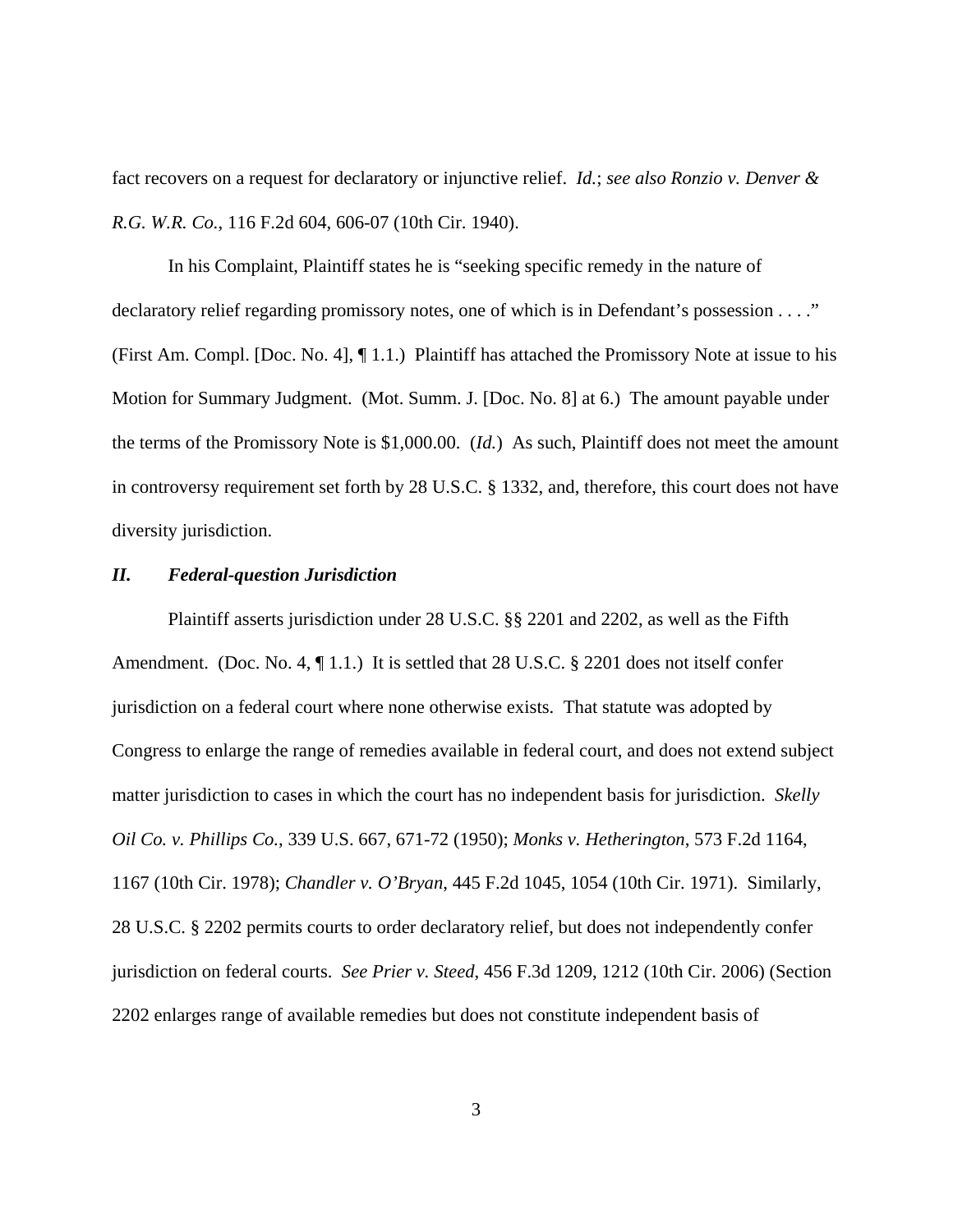jurisdiction). By themselves, then, Sections 2201 and 2202 cannot confer jurisdiction over Plaintiff's claims.

Moreover, although Plaintiff asserts jurisdiction under the Fifth Amendment, he has not asserted a claim under the Fifth Amendment, and this court does not construe Plaintiff's claims as arising under the Fifth Amendment. Moreover, to the extent Plaintiff does assert a claim arising under the Fifth Amendment, the claim is "so attenuated and unsubstantial as to be absolutely devoid of merit," *Newburyport Water Co. v. Newburyport*, 193 U.S. 561, 579 (1904), and "frivolous," *Bell v. Hood*, 327 U.S. 678, 683 (1946).

WHEREFORE, for the foregoing reasons, this court respectfully

## **RECOMMENDS** that

1. Plaintiff's First Amended Complaint and this case be dismissed for lack of subject matter jurisdiction; and

2. "Plaintiff's Motion for Summary Judgment" (Doc. No. 8) be DENIED.

### **ADVISEMENT TO THE PARTIES**

Within fourteen days after service of a copy of the Recommendation, any party may serve and file written objections to the Magistrate Judge's proposed findings and recommendations with the Clerk of the United States District Court for the District of Colorado. 28 U.S.C. § 636(b)(1); Fed. R. Civ. P. 72(b); *In re Griego*, 64 F.3d 580, 583 (10th Cir. 1995). A general objection that does not put the District Court on notice of the basis for the objection will not preserve the objection for *de novo* review. "[A] party's objections to the magistrate judge's report and recommendation must be both timely and specific to preserve an issue for de novo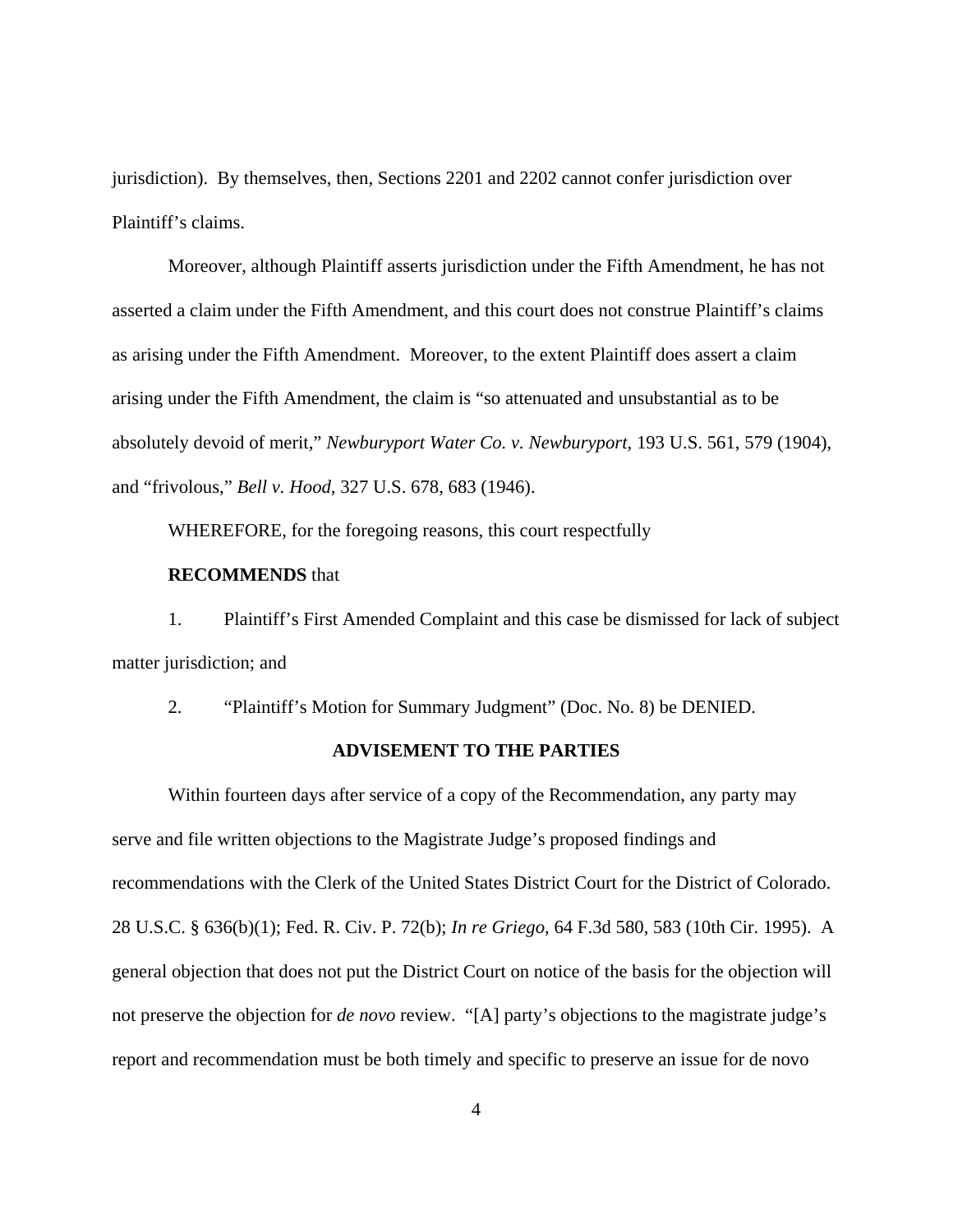review by the district court or for appellate review." *United States v. One Parcel of Real Property Known As 2121 East 30th Street, Tulsa, Oklahoma*, 73 F.3d 1057, 1060 (10th Cir. 1996). Failure to make timely objections may bar *de novo* review by the District Judge of the Magistrate Judge's proposed findings and recommendations and will result in a waiver of the right to appeal from a judgment of the district court based on the proposed findings and recommendations of the magistrate judge. *See Vega v. Suthers*, 195 F.3d 573, 579-80 (10th Cir. 1999) (District Court's decision to review a Magistrate Judge's recommendation *de novo* despite the lack of an objection does not preclude application of the "firm waiver rule"); *One Parcel of Real Property*, 73 F.3d at 1059-60 (a party's objections to the Magistrate Judge's report and recommendation must be both timely and specific to preserve an issue for *de novo* review by the District Court or for appellate review); *International Surplus Lines Insurance Co. v. Wyoming Coal Refining Systems, Inc*., 52 F.3d 901, 904 (10th Cir. 1995) (by failing to object to certain portions of the Magistrate Judge's order, cross-claimant had waived its right to appeal those portions of the ruling); *Ayala v. United States*, 980 F.2d 1342, 1352 (10th Cir. 1992) (by their failure to file objections, Petitioners waived their right to appeal the Magistrate Judge's ruling).